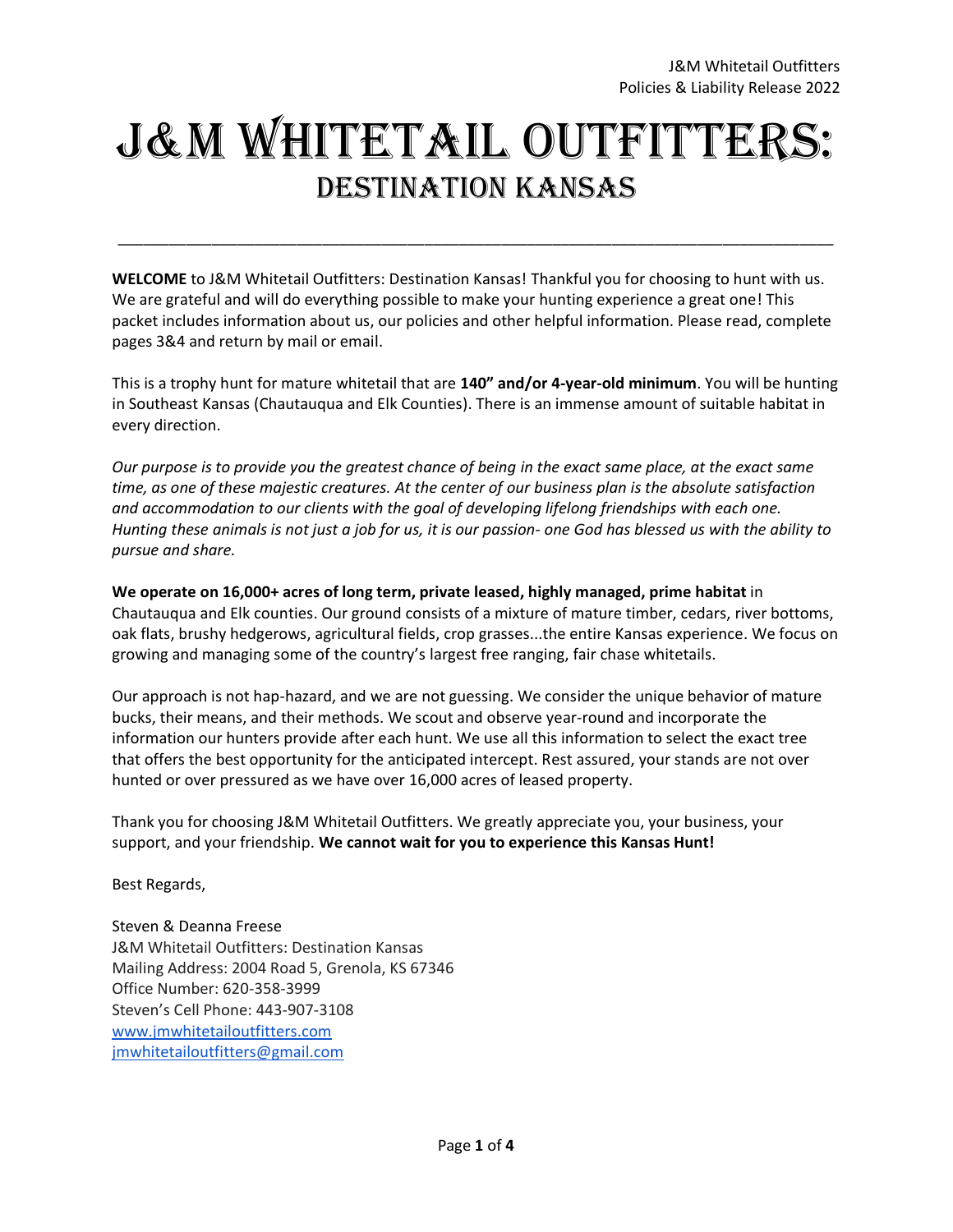# **POLICIES AND HELPFUL TIPS**

# **TIPPING IS EXPECTED:**

- **Our guides and staff provide a service and work hard to ensure that you have a good hunt. They are working for tips. Please show them your appreciation for their efforts:**
	- o **Suggested minimum tips for guides are \$300.00**
	- o **Suggested minimum tips for cooks/cleaning staff are \$200.00**

# **\*\*\*\*\*\*LICENSE & TAG APPLICATION\*\*\*\*\*\***

April 1<sup>st</sup> is the first day to apply for your Kansas Non-Resident Deer tag and license. Go to [www.ksoutdoors.com](http://www.ksoutdoors.com/) to download the information or call 1-800-918-2877. **The application period is April 1-29, no exceptions. Do not delay, put in your application as soon as possible.** Draw results should be available mid to late May.

Your primary unit will be 12. The adjacent units will be 14, 13, and 11.

Your tags will come to you in the mail but will not include your license, this is separate. **Please remember to print off your license**.

## **PAYMENT SCHEDULE:**

- 1/3 of the hunt price is **DUE AT BOOKING**
- 1/3 due by **June 1st**
- 1/3 FINAL PAYMENT DUE by **JULY 15 th**
- Any late payments will accrue late fees and may result in the hunt being sold to someone else with your previous payments forfeited
- **All payments are NON-REFUNDABLE.** If you are not drawn for the lottery, you may use your payment toward a future hunt with J&M Whitetail Outfitters.
- If bringing a non-hunting person, their rate will be the same as that of the hunter. They are taking a space that would otherwise be available for a hunter

#### **OTHER FEES:**

- \$75.00 Deer Cape Free
- \$115.00 Donation Fee (this is for meat that is not taken home with you and covers the cost of processing)
- Young/Small Buck Fee \$500.00
- Tag Application Fee (for J&M to complete this process for you) \$55.00
- Late Payment Fees

# **THINGS TO KNOW ABOUT THE LODGE:**

- **Check in is after 4:00 pm** the day before your hunt begins
- **Check out is by 9:00 am** the day after your hunt ends
- NO EARLY ARRIVALS. We are turning over the lodge as well as adjusting hunting sets, etc. Therefore, we ask that you arrive 4pm or later.
- If you have SPECIAL DIET NEEDS, please let us know ahead of time so arrangements can be made.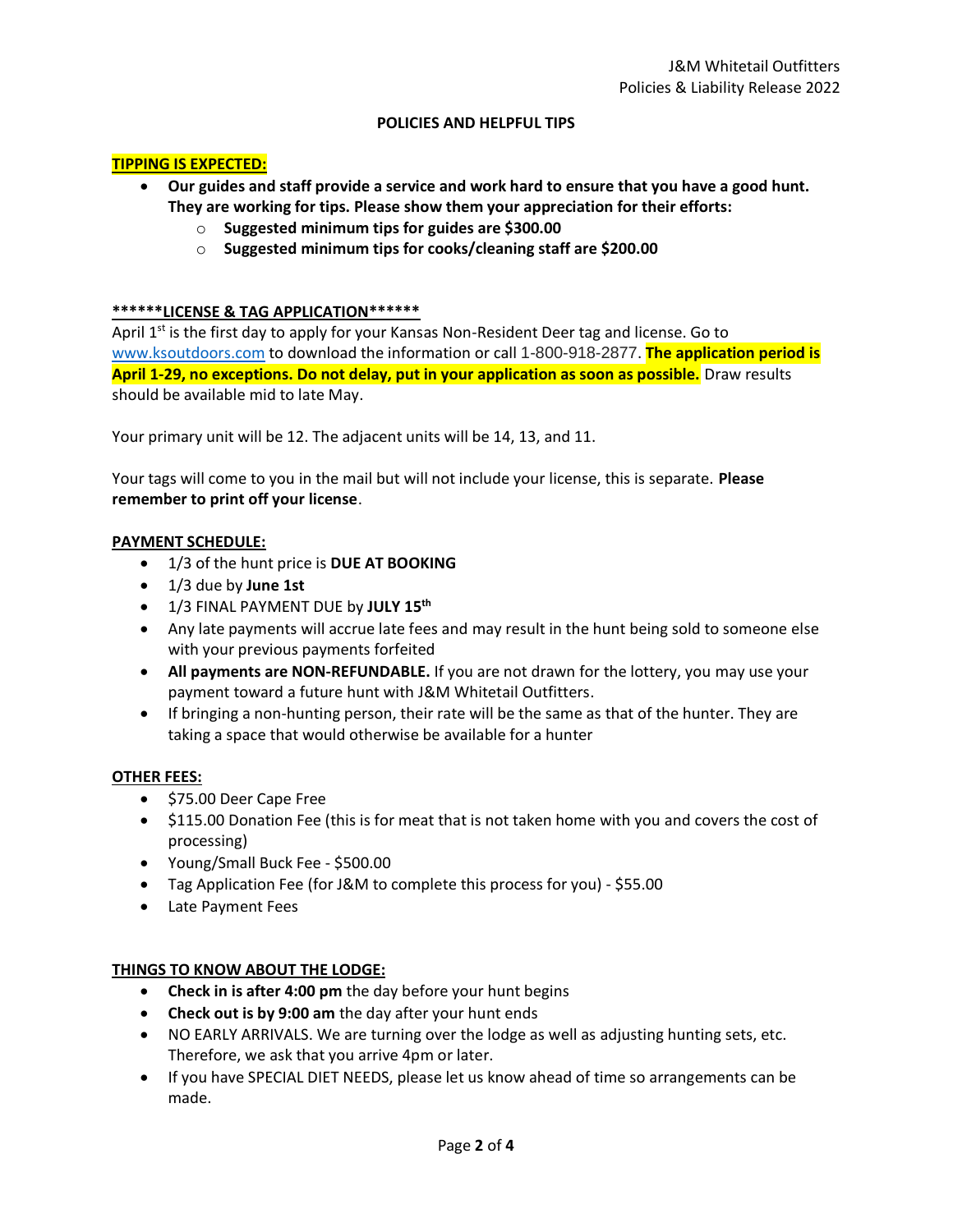- We will provide 3 meals per day. Please bring your own snacks, waters, alcoholic beverages, etc.
- No boots in the lodge/house please
- No Smoking/Vaping inside the lodge
- There is a **LAUNDRY** room at the lodge. If you need us to wash your clothes, please place your laundry basket outside your door and let staff know.
- **We want everyone to enjoy themselves** and be well rested for their morning hunt. Be respectful of those around you. UNRULY OR OBNOXIOUS BEHAVIOR WILL BE GROUNDS FOR DISMISSAL FROM THE LODGE WITH NO REFUND.

#### **THINGS TO KNOW ABOUT YOUR HUNT:**

- This is a trophy hunt with a **140" and/or 4-year-old minimum.** If you kill a smaller/younger deer, we will collect a **\$500 cash fine** from you.
- For firearm hunts **HUNTER ORANGE is REQUIRED and to be worn.** Camo pattern orange is legal.
- Always take a ROPE or other means to lift and lower your equipment. DO NOT CLIMB WITH A BOW OR GUN in your hand.
- **A SAFETY BELT OR HARNESS is always required when hunting in a stand**. No Exceptions, we need you to be safe.
- NO WALKING AROUND during your hunt unless approved by your guide. If you are caught walking around without approval your hunt will be over.
- **WOUND POLICY:** If you draw blood and we cannot recover the animal and you would like to continue to buck hunt, the cost is \$500. If a second buck is shot, an additional \$500 will be collected.
- If you shoot your trophy whitetail, your whitetail hunt is over. If you choose to hunt COYOTES, it is \$100.00.

I acknowledge having read this document and will abide by said rules and regulations.

| <b>PRINT NAME:</b> |                               |  |
|--------------------|-------------------------------|--|
| <b>SIGNATURE:</b>  | TODAY'S DATE: _______________ |  |
|                    |                               |  |
|                    |                               |  |
|                    |                               |  |
|                    |                               |  |